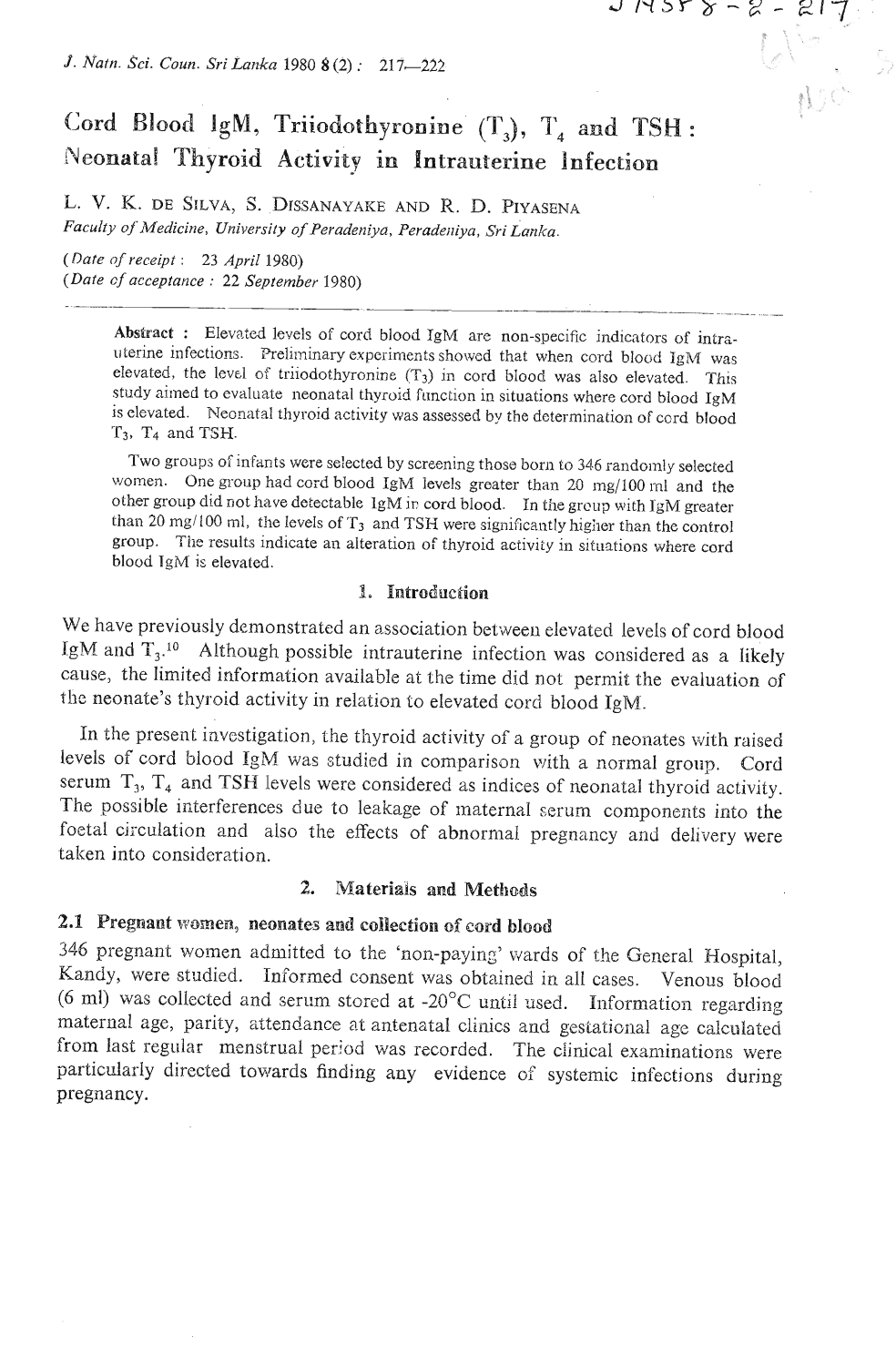The neonates born to these women were the test subjects. Information on the nature of delivery (as normal, artificial rupture of membranes, use of forceps or Caesarian section), birth weight, sex, presence of congenital malformations and multiple pregnancy was collected.

Umbilical cord blood was collected within two minutes of birth. Extreme care was taken to avoid contamination with maternal blood. The level of cord blood IgM was determined in all cases.

From among the full term neonates with a satisfactory birth weight, two groups were selected on the basis of cord blood HgM content.

- *Group* 1: Neonates born to mothers with a normal pregnancy but with cord blood IgM greater than 20 mg/100 ml (approximately 24 IU/ml),  $N = 29$ .
- *Group* 2: Gestational age and birth weight matched neonates (to those of Group 1) but without any detectable IgM in cord blood,  $N=33$ . (Lower limit of IgM detection, 0.84 mg/100ml).

### **2.2** Determination **of** serum **protein levels**

Total protein levels in serum were determined by the method of Lowry et  $al^{16}$  using purified bovine serum albumin as standard. The levels of Igid and **TgG** were determined by Single Radial Immunodiffusion (SRID) in  $1.5\%$  agarose using class specific antisera obtained from Nordic Immunological Laboratories, Netherlands. Determination of transferrin and Pregnancy Zone Protein was also by SRID. The latter was performed according to the method of von Schoultz.<sup>26</sup>

# **2.3** Determination of cord serum  $T_3$ ,  $T_4$  and TSH levels

Radioimmunoassay methods employing specific antisera were used with 8 aniline naphthalene sulphonic acid (ANS) added to the test serum to inhibit the binding of hormone to endogeno::s protein. The method of Eastman *et al*<sup>12</sup> was used to measure  $T_3$  and that of Corcoran<sup>7</sup> for  $T_4$ . Routine quality control samples obtained from the World Health Organization were used in all assays. Specific antisera to  $T_3$ and T, were gifts from Professor **5.** Kosowicz, Medical Academy, Pozanan,' Poland. 125I-T<sub>3</sub> (T<sub>3</sub> tracer, specific activity 60 Ci/g) and <sup>125</sup>I-T<sub>4</sub> (T<sub>4</sub> tracer, specific activity 2300 Ci/g) were obtained from the Radiochemical Centre, Amersham, England. The sensitivities of the assays (as precision of determination of zero hormone concentration) were 0.015 nmol/1 of T<sub>3</sub> and 3.86 nmol/1 of T<sub>4</sub>. Within assay variation for T<sub>3</sub> was  $6\frac{\%}{6}$  at 0.79 nmol/1 and  $8\frac{\%}{6}$  at 3.07 nmcl/1. The corresponding values for **'T4** Were 5 % at 64.35 nmol/l and 6% at 257 nmol/l. Between assay variation for (12 samples in duplicate in 5 assays) was  $11\%$  for T<sub>3</sub> and  $13\%$  for T<sub>4</sub>. Non-specific binding was below 10% for  $T_4$  and 13% for  $T_3$ .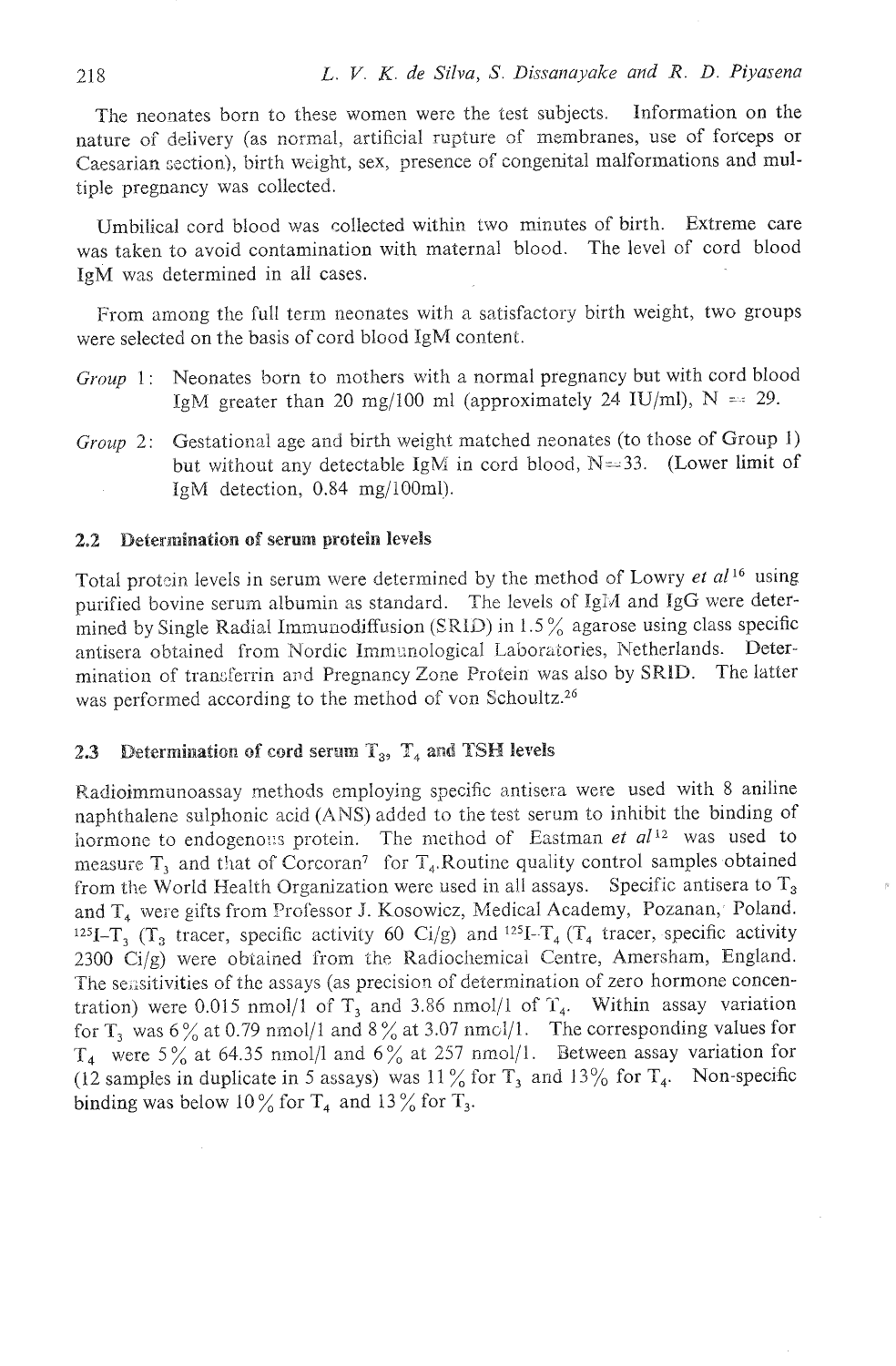### $\int \text{Cord } H \text{ } B \text{ } dA \text{ } g \text{ } M$ ,  $T_3$ ,  $T_4$  and  $TSH$  **219 219**

The TSH Test Kit (Phadebas) of Pharmacia Diagnostics AB, Uppsala, Sweden, was used for the determination of TSH levels.

#### 2.4 Determination of thyroid microsomal antibodies

Antibody to thyroid microsomal antigen in maternal and cord serum was determined by haemagglutination using the 'Microsome Test Kit' of Fujizoki Pharmaceutical Co. Ltd., Tokyo, Japan.

#### 3. **Results**

The mean  $\pm$  S. D. of maternal age, weight, parity, total serum proteins and serum transferrin for mothers of Group 1 infants were 28.8  $\pm$  6.8 years, 51.4  $\pm$  7 kg, **3.6**  $\pm$  2.9, 7.01  $\pm$  0.7 g/100 ml and 370  $\pm$  90 mg/100 ml respectively. The corresponding values for Group 2 were  $29.13 \pm 5.3$  years,  $51 \pm 6.7$  kg,  $3.8 \pm 2.2$ ,  $7 \pm 0.7$ g/100 ml and 380  $\pm$  67 mg/100 ml. None of these values was significantly different in the two groups.

IgM was absent in 207 cases while 35 infants had **IgM** greater than 20 mg/lOO rnl (approximately 24 IU/ml). The upper limit of the normal range of cord blood- **IgM**  was taken as **20** mg/100 rnl.24

The mean  $\pm$  S. D. of birth weight, gestational age, cord serum levels of IgG, IgM, transferrin,  $T_3$   $T_4$  and TSH of infants of Group 1 and Group 2 are shown in Table 1. The mean birth weights, gestational ages and the levels of IgG and  $T<sub>4</sub>$  were not significantly different in the two groups. The level of transferrin was lower in Group 1 than Group 2. The levds of IgM, **T,** and TSH were significantly higher in Group 1 than Group 2. The ratio  $T_4/T_3$  was in favour of  $T_3$  in Group 1.

| Neonates                                    | Gestational<br>age (weeks) | Birth<br>Weight<br>(kg) | $\lg G$ mg/<br>100ml | IgM, mg/<br>100ml | $T_{3}$<br>(nmol/l) | $T_{4}$<br>(nmol/l) | TSH<br>(mU/l) | $T_4/T_3$     |
|---------------------------------------------|----------------------------|-------------------------|----------------------|-------------------|---------------------|---------------------|---------------|---------------|
| Group 1                                     | 39.8<br>$+0.8$             | 2.7<br>$+ 0.36 + 354$   | 1365                 | 23<br>$+8$        | 0.64<br>$+0.18$     | 100<br>$+30$        | 23<br>$+20$   | 162<br>$+49$  |
| Group 2                                     | 39.6<br>$+1.6$             | 2.8<br>$+0.44$          | 1217<br>$+340$       | N.D.              | 0.49<br>$+0.2$      | 93<br>$+24$         | 11<br>$+7$    | 240<br>$+181$ |
| Significance<br>of the<br>difference. $P =$ | $t = N.S.$                 | N.S.                    | N. S.                | **                | 3.463<br>0.001      | N. S.               | 3.307<br>0.01 | 2.3<br>0.05   |

TABLE 1. Mean  $f$  S. D. of Birth Weights, Gestational Ages and Cord Serum Levels of IgG, IgM,  $T_3$ ,  $T_4$ , TSH and Ratio  $T_3/T_4$  in Neonates of Group 1 & 2.

N.0. ; **Not Detectable, N.S.** ; **Not Significant.** 

\*\* **Significance' Idvel aannot be detenruned as &he absolute values for Group 2 could. not be assigned.**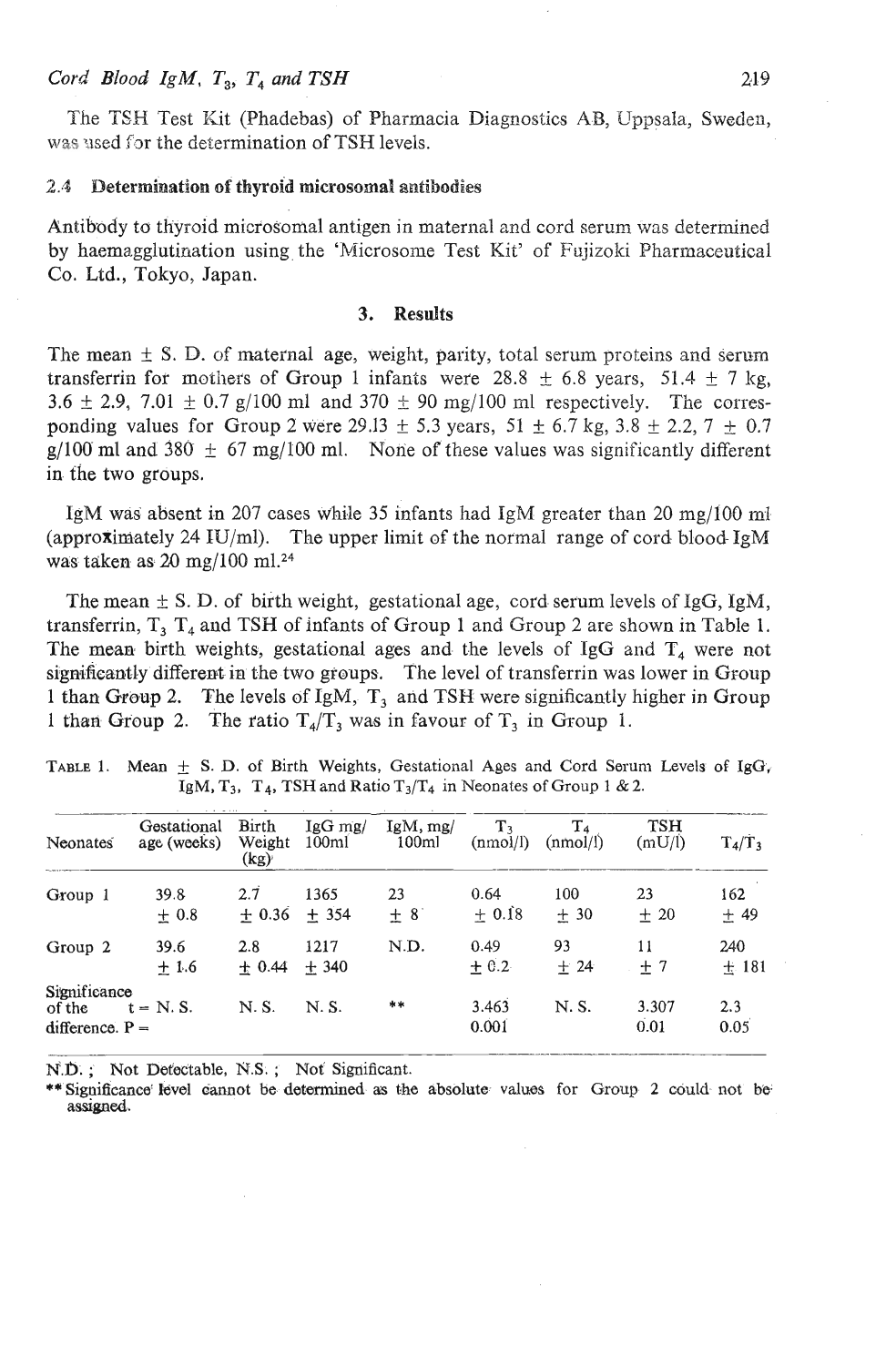Antibodies to thyroid microsomal antigen were seen in two mothers and four neonakcs. In the two cases where both maternal and cord blood were positive, the antibody titres were similar (range 1 :200 to 1 :400) and the two infants whose maternal blood was negative, the titre of antibody was 1 :400. These four infants belonged to Group 1. None of the infants in Group 2 had antibody to thyroid microsomal antigen in their cord blood.

#### 4. Discussion

The results of the present investigation, while confirming the earlier report<sup>10</sup> demonstrate raised  $T_3$ , TSH and normal  $T_4$  levels in cord blood of neonates who had elevated levels of IgM ; to our knowledge a hitherto unpublished observation.

Since IgM does not cross the placenta and the possibility of contamination of cord blood with maternal blood was excluded (see below), the iglw in cord blood of neonates in Group I was probably due to foetal synthesis. The normal foetus has the potential to synthesize IgM<sup>24</sup> and raised levels of IgM in cord blood (greater than 20 mg/100 ml, approximately 24 IU/ml) have been shown to be a non-specific indicator of intrauterine infections.<sup>1,2,24</sup> Furthermore, specific IgM antibody to filarial antigens were seen in 10 neonates<sup>11</sup> and toxoplasmosis antibody was seen in 8 cases (unpublished), ail being of Group 1. Therefore, it was concluded that neonates of Group 1 suffered from subclinical infection during intrauterine life.

As post term delivery, foetal distress and Caesarian section, etc., are known to affect cord blood TSH levels<sup>25</sup> care was taken to include only normal healthy infants born to mothers with a normal pregnancy in the series. Also, prenatal records did not indicate any evidence of foetal undernutrition during pregnancy. The collection of cord blood during the first two minutes after delivery excluded the possibility of post natal TSH surge.13

Contamination of cord biood with maternal blood during collection was excluded on the basis of pregnancy zone protein and transferrin levels. The pregnancy zone protein does not cross the placenta and is absent in cord blood.<sup>3</sup> None of the cord blood samples included in this study had detectable levels of pregnancy zone protein. Also, the mean level of transferrin in Group 1 neonates was lower than that of Group 2 neonates.

The mechanism of elevation of  $T_3$  and TSH (with normal levels of  $T_4$ ) was probably due to a defect in the regulatory processes of  $T<sub>3</sub>$  and TSH secretion. As the mean levels of birth weights and the gestational ages were not different in thc two groups, the observed elevations were not due to differences in foetal maturity.<sup>6</sup> Certain intrauterine infections are known to cause foetal malformations associated with brain damage.<sup>9,14,27</sup> Entry of T<sub>3</sub> into the brain may be important in the regulation of TSH secretion.<sup>4,5,28</sup> Sing-Yung Wu<sup>23</sup> has demonstrated that binding of  $T_3$  to serum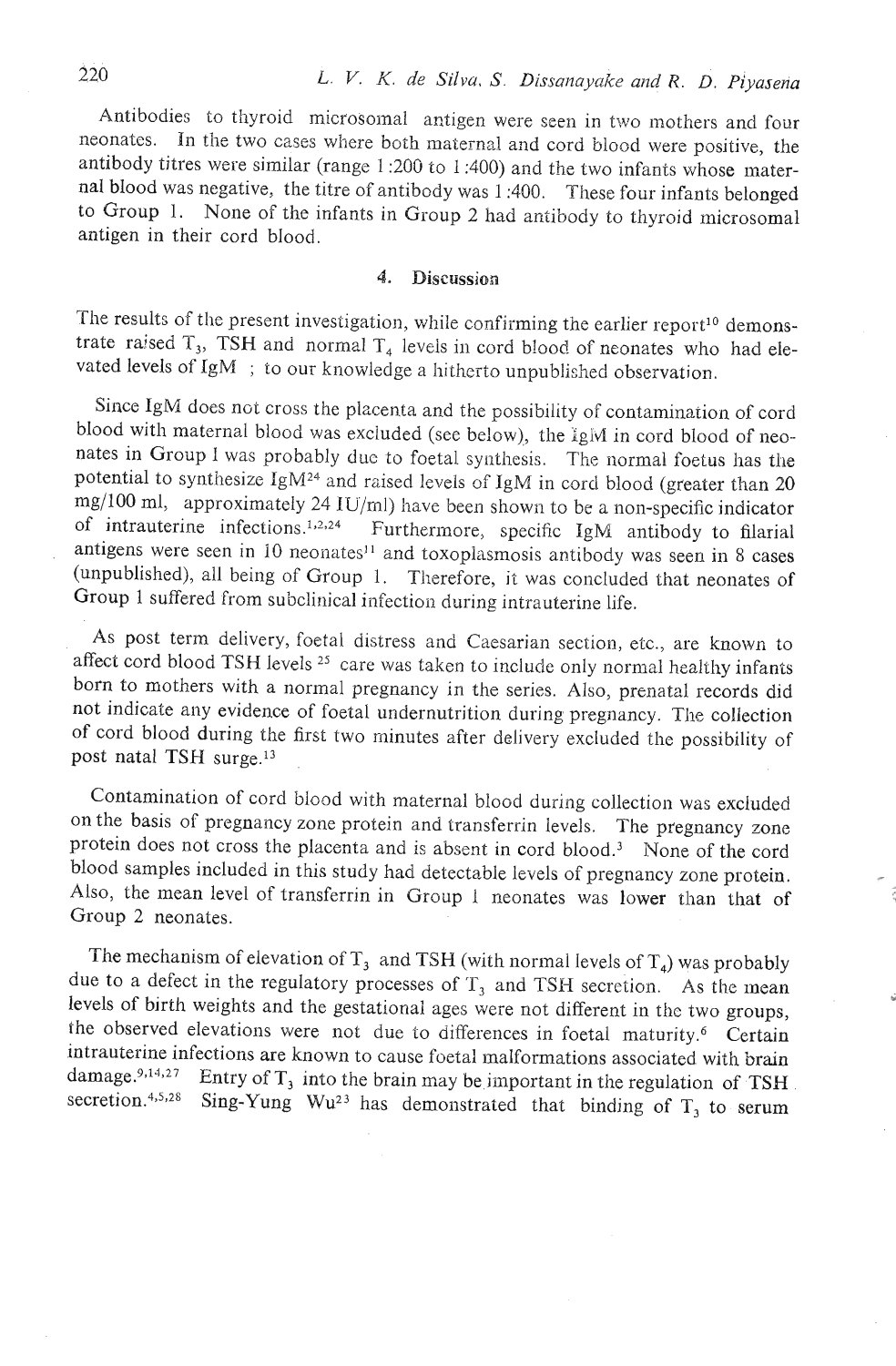## $\dot{C}$  *cord Blood IgM,*  $T_a$ ,  $T_a$  *and TSH* 221

immunoglobulins makes the bound  $T_1$  metabolically less available and an euthyroid state can persist in the presence of relatively high levels of serum  $T_3$ . Such a situation could also diminish the entry of  $T_3$  into the brain. The possibility that in intrauterine infections, foetal immunoglobulins could cause such a situation is presently under investigation.

The elevation of  $T_3$  and TSH in iodine deficiency goitre<sup>8,15,17,20</sup> has been explained as due to a preferential secretion of  $T<sub>4</sub>$  at the expense of  $T<sub>3</sub>$  as part of an adaptive mechanism to produce compensated euthyroidism.<sup>19</sup> It was also possible that the increased  $T_3$  was due to preferential formation of  $T_3$  than  $T_3$  by the peripheral deiodination of  $T_{4}$ . However, in the present investigation, we were unable to measure  $rT_a$  and this possibility could not be investigated.

The observation that two infants had 'foetal' antibodies io thyroid microsomal antigen (in the absence of this antibody in correspocding maternal blood samples) is of interest. These two infants, on re-examination at 12-18 months of age did not show any evidence of thyroid dysfunction. Evcn though the maternal thyroid antibody transferrecl across the placenta do not appear io produce clinical symptoms in the newborn <sup>18,22</sup> and overt thyroid disease is not found in some serologically positive subjects,<sup>21,29</sup> subclinical thyroid damage as suggested by Yoshida *et al*<sup>29</sup> cannot be excluded.

To our knowledge, the presence of foetal antibodies to thyroid microsomal antigens in cord blood has not been reported previously. This observation also raises the fundamental question as to whether a thyroidal autoimmune response is possible in the foetus.

### **Acknowledgements**

This study was supported in part by a grant from the World Health Organization (Grant No. 15/181/94). Experiments involving radioactive isotopes were performed at the Nuclear Medicine Unit, Faculty of Medicine, Peradeniya.

### **References**

- 1. ALFORD, C. A., (1971). *Pediatr. Clin. North Am.* 18: 99.
- 2. ALPORE, C. A., STAGNO, C. & REYNOLDS, D.W., (197.5) Am. J. *Dis. Cltilcl.,* **129:** 452.
- **3.** BECKMAN, L., VON SCHOULTZ, B., & STIGRRAND, T.(1973). *Acta Obstet. Gynccol. Scand.*  **51:** 157.
- **4.** BELCHETZ, P. E., GREDLEY, *G.* PL HIMMSWORTA, R.L. (1978). J. *Endocrinol.* 76: 427.
- 4. **BELCHETZ, P. E., GREDLEY, G., BIRD, D. & HIMMSWORTH, R. I.. (1978) J.** *Endocrinol.* **76: 439.**
- *6.* **BYFIELD, P.** G. **PI.,** BIRD, D., **YEPEZ,** 8.. **LAND,** M. & **HIMMSWGRTH, El.** *L.* (1978). *Arch. Dis. Cliild. 53:* 620.
- 7. CORCORAN, J. M., (1976). Ph.D. Thesis, University of New South Wales, Australia, p. 161,
- 8. DELMAOE, M., CAMUS, M. & ERMANS, **A.** M. (1972) J. *Clin. Endocrinol. Metab.* **34;** 891.